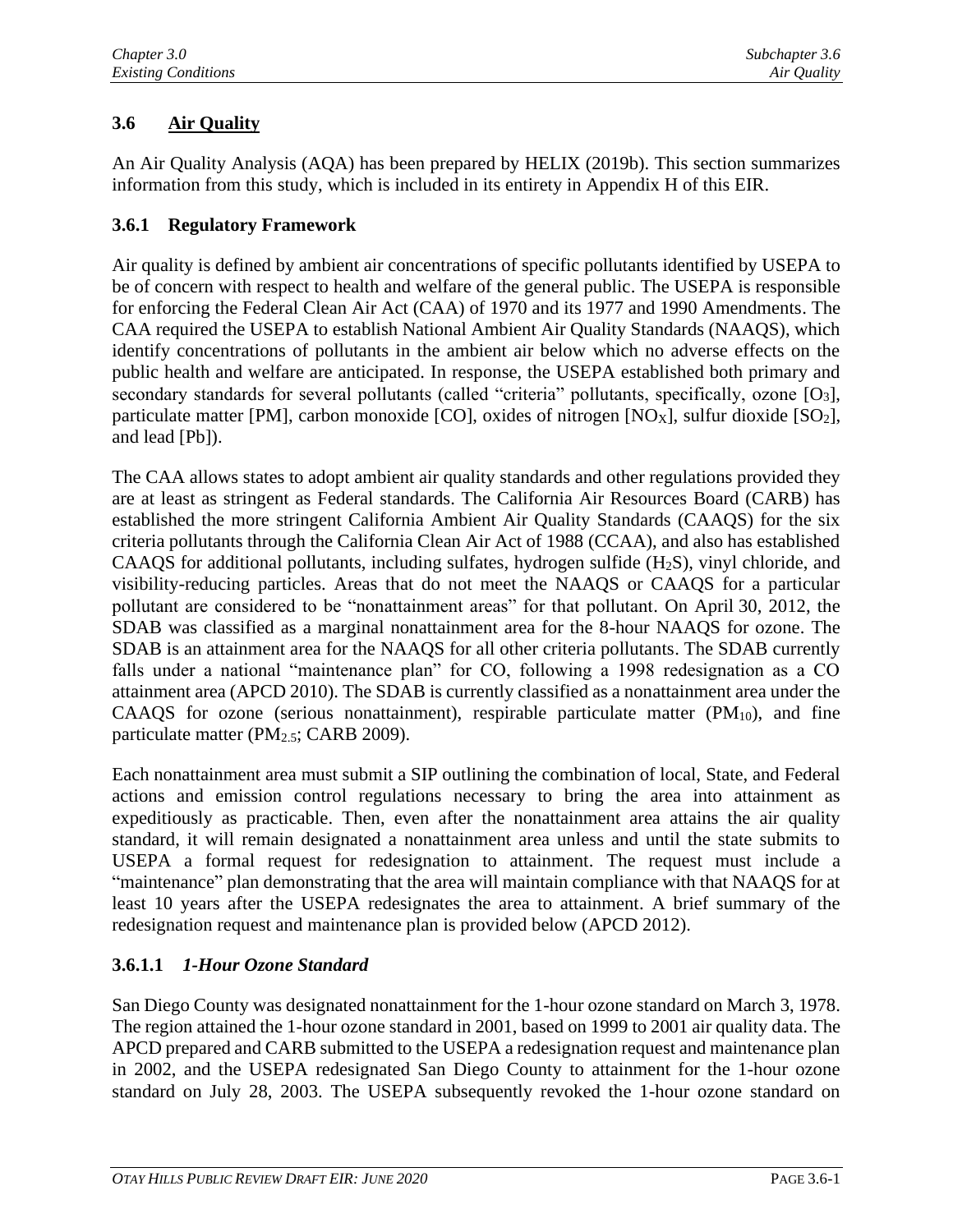June 15, 2005, after issuing area designations for the more health-protective 1997 8-hour ozone NAAQS. However, the USEPA-approved 1-hour ozone Maintenance Plan remains in effect as the applicable ozone SIP until the USEPA approves a subsequent ozone SIP submittal (i.e., the Maintenance Plan herein) (APCD 2012).

## **3.6.1.2** *1997 8-Hour Ozone Standard*

The region was designated nonattainment for the 1997 8-hour ozone NAAQS, effective June 15, 2004, based on ozone air quality measurements over the 2001-2003 three-year period. At that time, the USEPA did not further "classify" the region as marginal, moderate, serious, severe, or extreme nonattainment pursuant to Section 181 of the CAA. Instead, the USEPA relied on CAA provisions in Section 172 that do not require classifications and declared San Diego County (and other regions that had attained the former 1-hour ozone NAAQS but violated the 8-hour standard) to be only basic (unclassified) nonattainment areas. Basic areas are allowed some flexibility in their air quality attainment plans, whereas classified areas are subject to more prescriptive regulatory requirements. In June 2007, the APCD submitted a SIP revision fulfilling the requirements the USEPA had established for a basic nonattainment area.

The USEPA did not, however, take action to approve the 2007 SIP submittal because, also in June 2007, a court ruled that the USEPA must reconsider its implementation methodology and criteria for foregoing nonattainment classifications in affected regions, including San Diego County. In a rulemaking responding to the court remand, the USEPA classified San Diego County as a moderate ozone nonattainment area for the 1997 ozone standard, effective on June 13, 2012. According to the USEPA rulemaking, a SIP submittal addressing moderate ozone nonattainment area control requirements would have been due in June 2013. However, the APCD was already implementing even more stringent  $NO<sub>X</sub>$  and volatile organic compound (VOC) emission control rules that had been required because the area was previously classified as a serious nonattainment area for the former 1-hour ozone standard.

On December 5, 2012, the APCD adopted its *Ozone Redesignation Request and Maintenance Plan*, which calls for the SDAB to attain the 1997 Federal eight-hour ozone NAAQS, with a request for redesignation to attainment/maintenance area. The APCD's request for redesignation of San Diego County to attainment of the 1997 ozone NAAQS was approved by the USEPA in May 2013. Because the region attained the standard and the requested redesignation to attainment was approved prior to the June 2013 SIP submittal due date, those moderate area SIP requirements do not apply. Instead, the Maintenance Plan included in this SIP submittal will fulfill that SIP submittal requirement (APCD 2012).

## **3.6.1.3** *2008 8-Hour Ozone Standard*

The USEPA designated and classified San Diego County as a marginal ozone nonattainment area for the 2008 ozone standard, effective on July 20, 2012, based on 2009-2011 ozone data. Redesignation to attainment of the 1997 standard, if approved, would not affect the region's marginal nonattainment status for the 2008 standard (APCD 2012).

The APCD is required to submit a SIP that identifies control measures and emission reductions to achieve attainment statue for eight-hour ozone by July 20, 2018. To address this requirement, the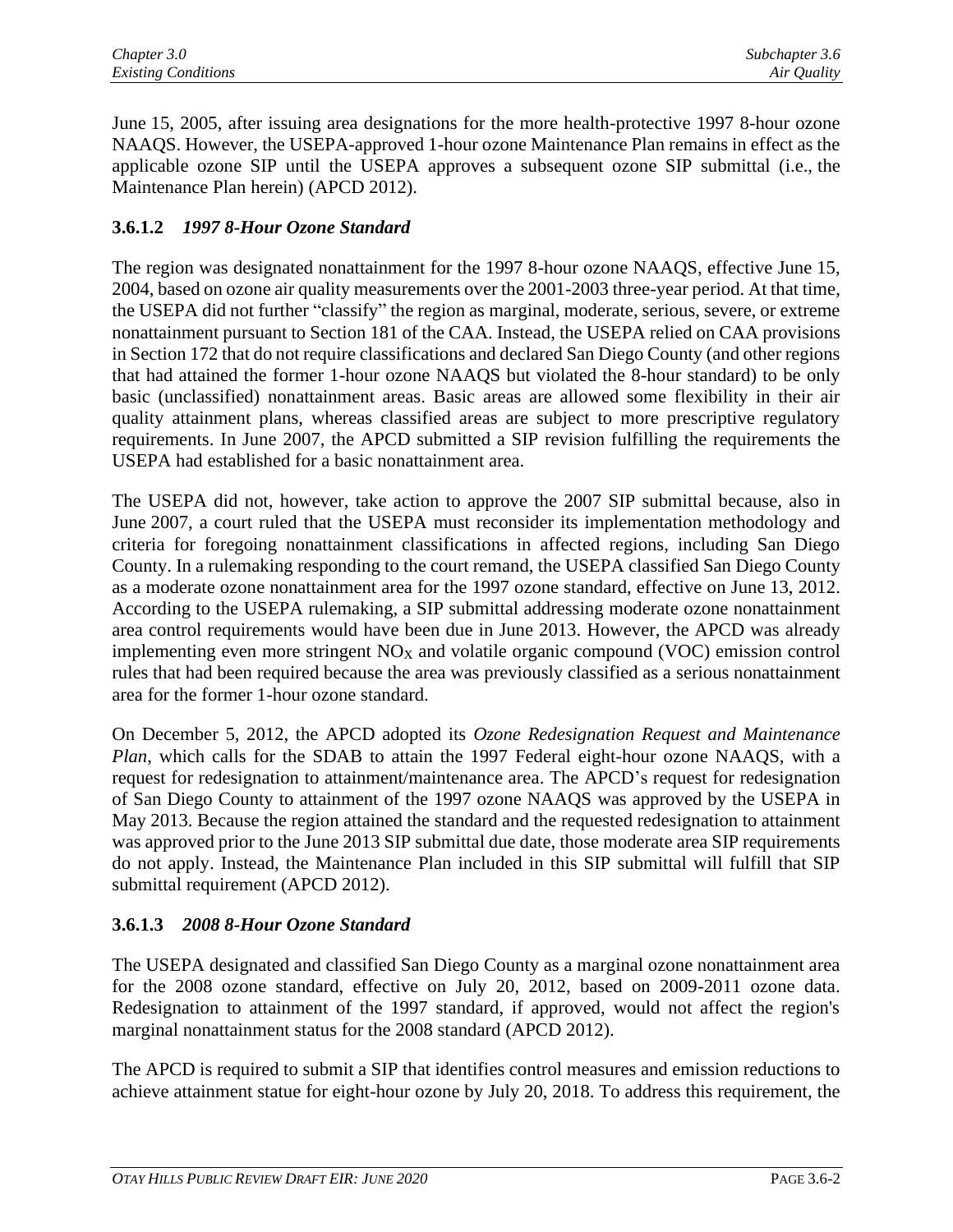APCD prepared the 2008 Eight-hour Ozone Attainment Plan, which was finalized in December 2016 and was adopted by the APCD.

The CARB is the State regulatory agency with authority to enforce regulations to both achieve and maintain the NAAQS and CAAQS. The CARB is responsible for the development, adoption, and enforcement of the State's motor vehicle emissions program, as well as the adoption of the CAAQS. The CARB also reviews operations and programs of the local air districts and requires each air district with jurisdiction over a nonattainment area to develop its own strategy for achieving the NAAQS and CAAQS. The local air district has the primary responsibility for the development and implementation of rules and regulations designed to attain the NAAQS and CAAQS, as well as the permitting of new or modified sources, development of air quality management plans, and adoption and enforcement of air pollution regulations. The APCD is the local agency responsible for the administration and enforcement of air quality regulations for San Diego County.

The APCD and SANDAG are responsible for developing and implementing the clean air plan for attainment and maintenance of the ambient air quality standards in the SDAB. The San Diego County RAQS was initially adopted in 1991 and is updated on a triennial basis. The RAQS was initially adopted by the APCD on June 30, 1992, and amended on March 2, 1993, in response to CARB comments. APCD further updated the RAQS Revisions on December 12, 1995; June 17, 1998; August 8, 2001; July 28, 2004; and April 22, 2009. The most recent APCD revisions to the RAQS were adopted by the APCD Board in December 2016. The local RAQS, in combination with those from all other California nonattainment areas with serious (or worse) air quality problems, is submitted to the CARB, which develops the SIP. The APCD has developed its input to the SIP, which includes the APCD's plans and control measures for attaining the ozone NAAQS. APCD submitted an air quality plan to USEPA in 2007; the plan demonstrated how the 8-hour ozone standard would be attained by 2009. Despite best efforts, SDAB did not meet the ozone NAAQS in 2008 and 2009 and APCD is currently revising their air quality plan. These plans accommodate emissions from all sources, including natural sources, through implementation of control measures, where feasible, on stationary sources to attain the standards. Mobile sources are regulated by the USEPA and CARB, and the emissions and reduction strategies related to mobile sources are considered in the RAQS and SIP.

The RAQS relies on information from CARB and SANDAG, including mobile and area source emissions, as well as information regarding projected growth in the County, to project future emissions and then determine from that the strategies necessary for the reduction of emissions through regulatory controls. The CARB mobile source emission projections and SANDAG growth projections are based on population and vehicle trends and land use plans developed by the cities and by the County as part of the development of the County's General Plan. As such, projects that propose development that is consistent with the growth anticipated by the general plans would be consistent with the RAQS. In the event that a project would propose development that is less dense than anticipated within the general plan, the project would likewise be consistent with the RAQS. If a project proposes development that is greater than that anticipated in the general plan and SANDAG's growth projections, the project might be in conflict with the RAQS and SIP and might have a potentially significant impact on air quality.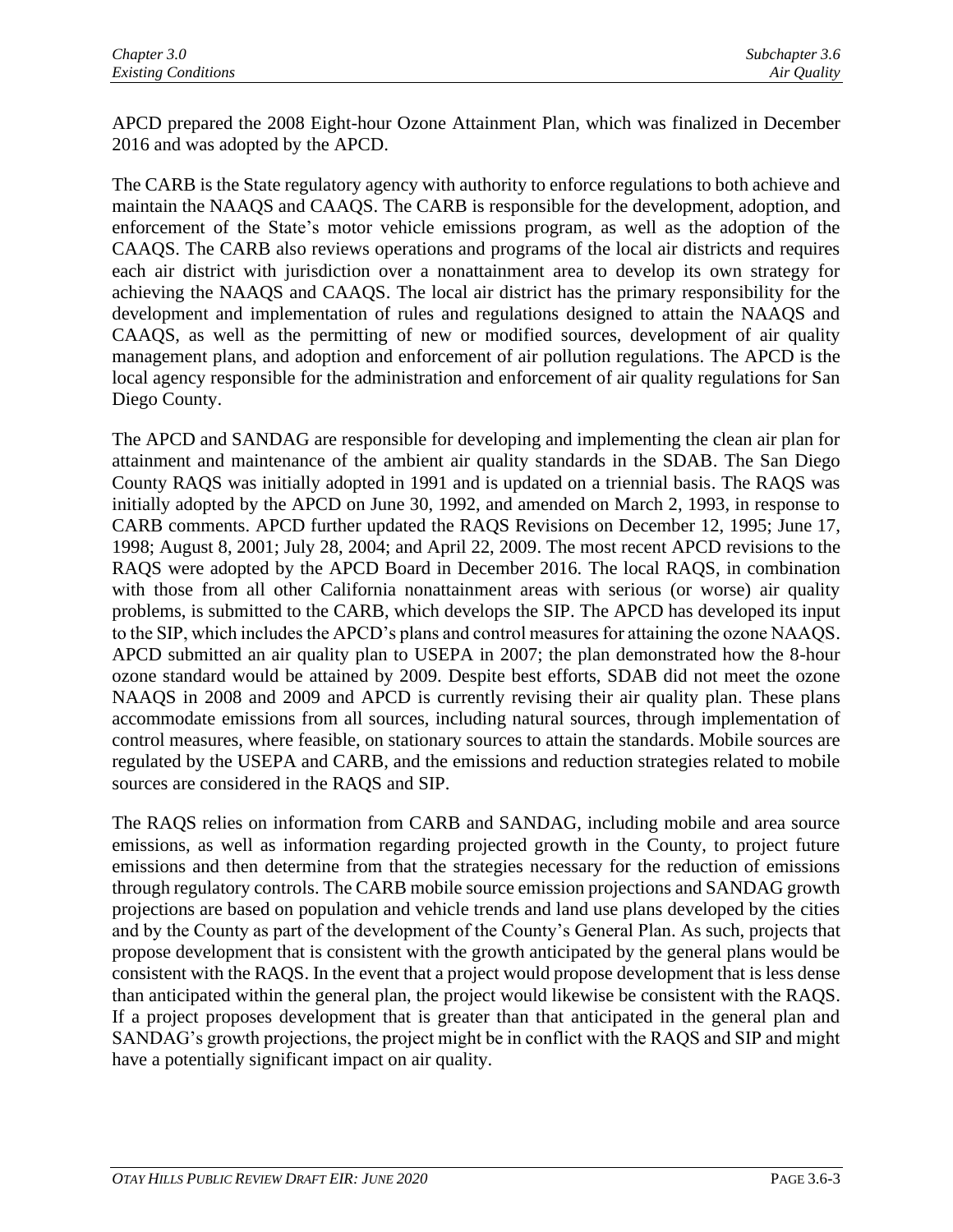The SIP relies on the same information from SANDAG to develop emission inventories and emission reduction strategies that are included in the attainment demonstration for the air basin. The SIP also includes rules and regulations that have been adopted by the APCD to control emissions from stationary sources. These SIP-approved rules may be used as a guideline to determine whether a project's emissions would have the potential to conflict with the SIP and thereby hinder attainment of the NAAQS for ozone.

Table 3.6-1, *Ambient Air Quality Standards*, presents a summary of the ambient air quality standards adopted by the CAA and CCAA, and Table 3.6-2, *Federal and State Air Quality Designation*, shows the current attainment statuses for San Diego County.

# **3.6.1.4** *CARB Air Quality and Land Use Handbook*

CARB published the Air Quality and Land Use Handbook on April 28, 2005 (the "CARB Handbook"), to serve as a general guide for considering health effects associated with siting sensitive receptors proximate to sources of toxic air contaminants (TACs). The CARB Handbook explicitly states that it is advisory in nature and that local land use decisions do not have to be consistent with its recommendations (CARB 2005). Some examples of CARB's recommendations include avoiding siting sensitive receptors within (a) 500 feet of a freeway, urban road with 100,000 vehicles per day, or rural roads with 50,000 vehicles per day; (b) 1,000 feet of a transport distribution centers; (c) 300 feet of any dry cleaning operation using perchloroethylene; or, (d) within 500 feet for dry cleaning operation with two or more machines.

## **3.6.1.5** *Toxic Air Contaminants Regulations*

## California Diesel Regulations

The CARB is responsible for developing statewide programs and strategies to reduce the emission of smog-forming pollutants and toxics by diesel-fueled mobile sources. The identification of diesel particulate matter (DPM) as a TAC in 1998 led the CARB to adopt the Risk Reduction Plan to Reduce Particulate Matter Emissions from Diesel-fueled Engines and Vehicles in 2000 (CARB 2000).

## California Diesel Fuel Regulations

Standards for diesel fuel are contained in Title 13, Division 3, Chapter 5, Article 2 of the California Code of Regulations. These standards include sulfur limitations for diesel fuel sold in California for use in on-road and off-road motor vehicles. Diesel fuel used in motor vehicles was limited to 500 parts per million (ppm) of sulfur starting in October 1993. The sulfur limit was reduced to 15 ppm beginning in September 1, 2006. (A Federal diesel rule similarly limits sulfur content nationwide for on-road vehicles to 15 ppm, which began on October 15, 2006.)

## California Off-road Diesel Vehicle Regulation

On July 26, 2007, the CARB adopted a regulation to reduce DPM and  $NO<sub>X</sub>$  emissions from in-use (existing) off-road heavy-duty diesel vehicles in California (CARB 2007a). Any person, business, or government agency that owns or operates diesel-powered off-road vehicles in California (except for agricultural or personal use, or for use at ports or intermodal rail yards) with engines with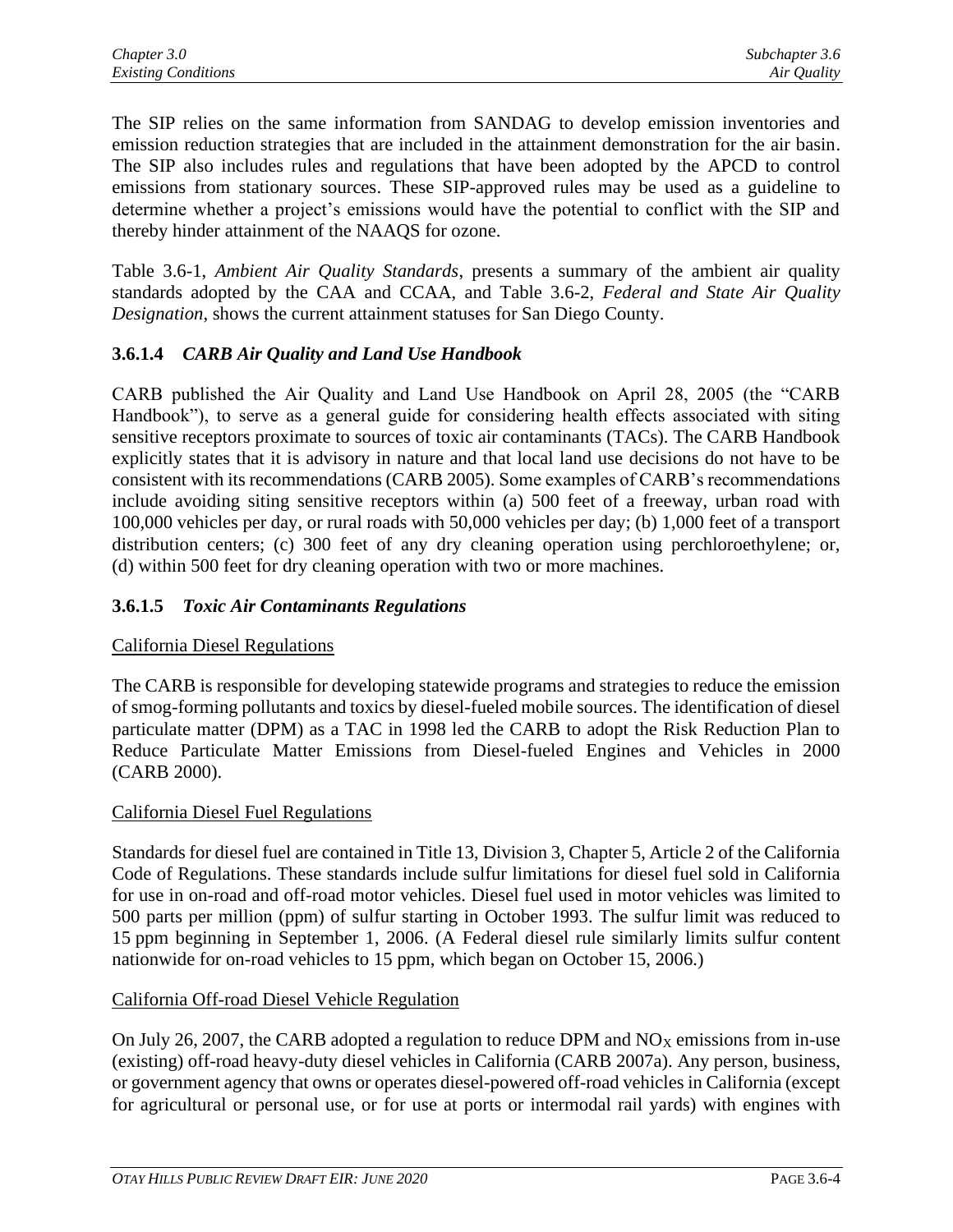maximum power of 25 hp or greater are subject to the regulation. For example, all off-road dieselpowered construction equipment greater than 50 hp sold after January 2009 is required to meet Tier 2 off-road emission standards. Beginning January 1, 2012 through December 31, 2014, all newly purchased off-road diesel-powered construction equipment greater than 50 hp are required to meet Tier 3 off-road emissions standards. After January 1, 2015, all equipment greater than 50 hp must meet the Tier 4 emission standards. The regulation applies to new equipment commonly purchased for construction, mining, rental, airport ground support, and other industries. Out-of-state companies doing business in California are also subject to the regulation. It should be noted that this regulation does not apply to existing equipment purchased or leased.

## California On-road Heavy-duty Diesel Vehicles Regulation

In 2008, the CARB approved a regulation (CARB 2008a) to significantly reduce emissions from existing trucks and buses operating in California. This regulation requires all on-road heavy-duty diesel truck engines to be replaced or retrofitted with PM filter devices certified by CARB. Affected vehicles include on-road, heavy-duty, diesel-fueled vehicles with a gross vehicle weight rating (GVWR) greater than 14,000 pounds; yard trucks with off-road certified engines; and dieselfueled shuttle vehicles of any GVWR. Out-of-state trucks and buses that operate in California are also subject to the regulation. Approximately 170,000 businesses in nearly all industry sectors in California and almost one million vehicles that operate on California roads each year are affected. Some common industry sectors that operate vehicles subject to the regulation include for-hire transportation; construction, manufacturing, retail, and wholesale trade; vehicle leasing and rental; bus lines; and agriculture.

## Naturally Occurring Asbestos

In July 2002, CARB approved an air toxic control measure for construction, grading, quarrying, and surface mining operations to minimize naturally occurring asbestos emissions (CARB 2001). The regulation requires application of best management practices to control fugitive dust in areas known to have naturally occurring asbestos, and it requires notification to the local air district prior to commencement of ground-disturbing activities.

A review of the *General Location Guide for Ultramafic Rocks in California – Areas More Likely to Contain Naturally Occurring Asbestos* (CGS 2000) was conducted. The guide shows that the Project site is not located in an area of potential naturally occurring asbestos.

## Air Toxics Hot Spots Information and Assessment Act

The California Air Toxics Hot Spots Information and Assessment Act (AB 2588) was enacted by the Legislature in 1987 to address public concern over the release of toxic air contaminants into the atmosphere. The law requires facilities emitting toxic substances to provide local air pollution control districts with information to identify sources of toxic air contaminants, assess air toxic problems, locate resulting "hot spots," notify persons that may be exposed to significant risks, and develop effective strategies to reduce potential risks to the public. In San Diego County, there are currently no active aggregate processing facilities that are required to implement a risk reduction plan or conduct public notification (APCD 2017). Table 3.6-3, *Health Risk Assessment Results for*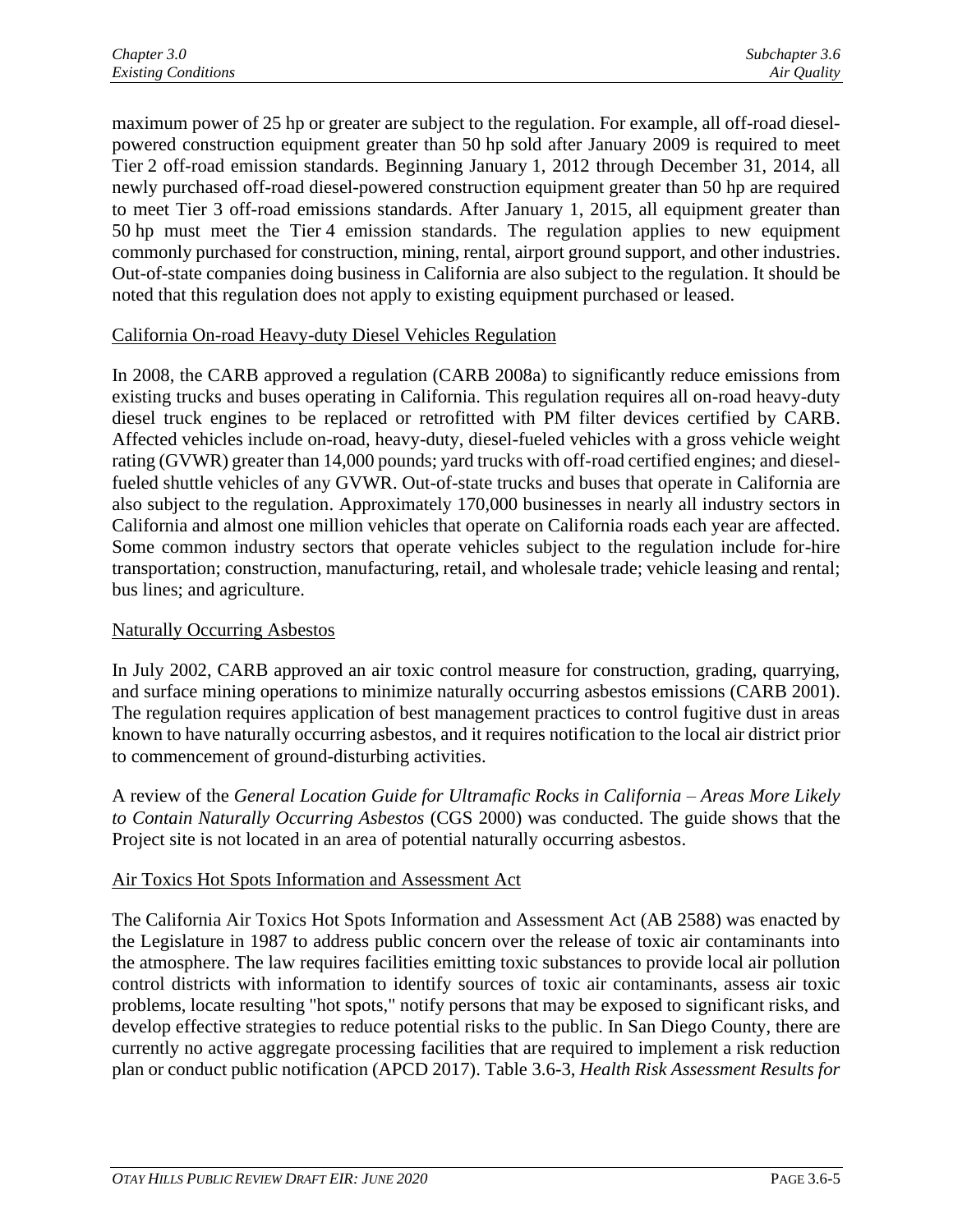*Aggregate Processing Facilities in San Diego County*, presents a summary of previous health risk assessment results for the aggregate facilities in San Diego County.

## APCD Rules and Regulations

The APCD also has the authority to adopt and enforce regulations dealing with controls for specific types of stationary sources, emissions of hazardous air pollutants (HAPs), and New Source Review (NSR). The APCD Rules and Regulations are part of the SIP and are separately enforceable by the USEPA. The following APCD rules apply to the Proposed Project:

- Rule 20 (Standards for Granting Permits) establishes the conditions under which an Authority to Construct (ATC) a new source of air pollutants shall be issued. Applicable NSR requirements are contained in Rules 20.1, 20.2, and 20.3. Rule 20.1 (NSR – General Provisions) provides general provisions related to Rule 20 and includes emission calculation procedures. Rules 20.2 (NSR – Non-Major Stationary Sources) and 20.3 (NSR – Major Stationary Sources & Prevention of Significant Deterioration [PSD] Stationary Sources) provide specific requirements for non-major and major sources and include standards for BACT, lowest achievable emission rate (LAER), Air Quality Impact Analysis (AQIA), PSD, public notification, and emission offsets.
- Rule 50 (Visible Emissions) prohibits the excess emissions of visible fugitive dust. Rules 52 (PM), 53 (Specific Air Contaminants), and 54 (Dust and Fumes) limit the allowable particulate emissions from stacks.
- Rule 51 (Nuisance) prohibits emissions that cause a nuisance or other harm to any person. This nuisance rule is identical to the State Health and Safety Code Section 41700 and states: "A person shall not discharge from any source whatsoever such quantities of air contaminants or other material which cause injury, detriment, nuisance, or annoyance to any considerable number of persons or to the public or which endanger the comfort, repose, health, or safety of any such persons or the public or which cause or have a natural tendency to cause injury or damage to business or property."
- Rule 55 (Fugitive Dust Control) limits fugitive dust emissions.
- Rule 1200 (TAC –NSR) stipulates that proposed facilities with potential emissions of TACs conduct a health risk assessment (HRA) to evaluate off-site impacts from stationary sources on human health. An HRA is included as part of this EIR (refer to Section 8 of the AQA contained in Appendix H). Rule 1210 (TACs Public Health Risks – Public Notification and Risk Reduction) outlines public health risk notification requirements for facilities with potential public health risks at or above levels specified in the rule.

## **3.6.2 Environmental Setting**

## **3.6.2.1** *Climate and Meteorology*

The climate in southern California, including the San Diego Air Basin (SDAB), is controlled largely by the strength and position of the subtropical high-pressure cell over the Pacific Ocean.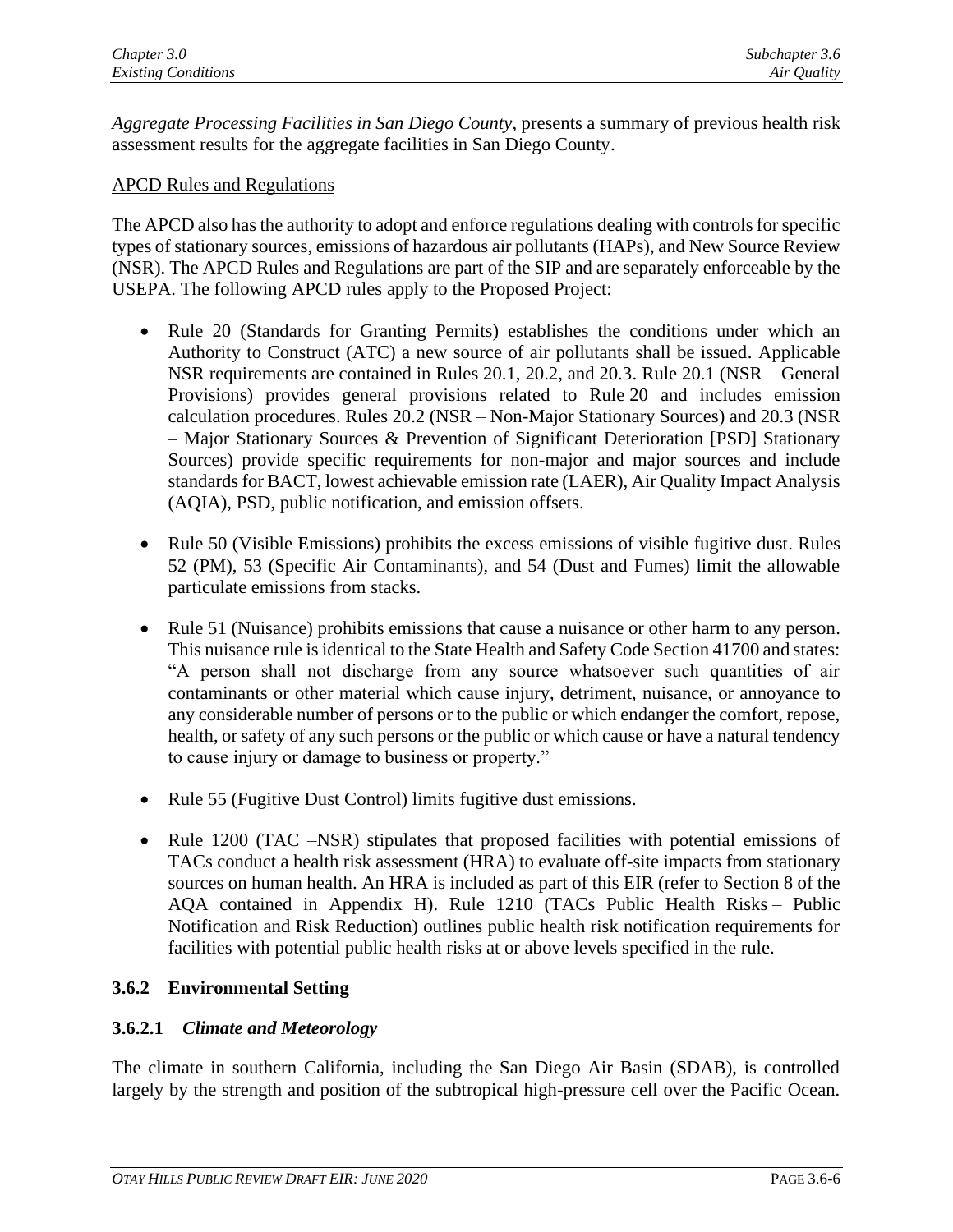Areas within 30 miles of the coast experience moderate temperatures and comfortable humidity. Precipitation is limited to a few storms during the winter season. The climate of San Diego County is characterized by hot, dry summers and mild, wet winters.

Donovan is the closest meteorological monitoring station to the Project site. Wind monitoring data recorded at the Donovan station indicate that the predominant wind direction in the vicinity of Project site is from the west. Average wind speed in the vicinity is approximately 5.3 miles per hour. The annual average temperature in the Project area is approximately 50 degrees Fahrenheit (ºF) during the winter and approximately 75ºF during the summer. Total precipitation in the Project areas averages approximately 13 inches annually. Precipitation occurs mostly during the winter and relatively infrequently during the summer (Western Regional Climate Center [WRCC] 2012).

The atmospheric conditions of the SDAB contribute to the region's air quality problems. Due to its climate, the SDAB experiences frequent temperature inversions (temperature increases as altitude increases). Temperature inversions prevent air close to the ground from mixing with the air above it. As a result, air pollutants are trapped near the ground. During the summer, air quality problems are created due to the interaction between the ocean surface and the lower layer of the atmosphere, creating a moist marine layer. An upper layer of warm air mass forms over the cool marine layer, preventing air pollutants from dispersing upward. Additionally, hydrocarbons and nitrogen oxides  $(NO_X)$  react under strong sunlight, creating smog. Light, daytime winds, predominately from the west, further aggravate the condition by driving the air pollutants inland, toward the foothills. During the fall and winter, air quality problems are created due to carbon monoxide (CO) and  $NO<sub>X</sub>$  emissions. High  $NO<sub>X</sub>$  levels usually occur during autumn or winter, on days with summer-like conditions (APCD 2008).

High air pollution levels in coastal communities of San Diego often occur when polluted air from the South Coast Air Basin, particularly Los Angeles, travels southwest over the ocean at night, and is brought onshore into San Diego by the sea breeze during the day. Smog transported from the Los Angeles area is a key factor on more than 50 percent of the days San Diego exceeds clean air standards (APCD 2010). Ozone and precursor emissions (VOCs and NO<sub>X</sub>) are transported to San Diego during relatively mild Santa Ana weather conditions. However, during strong Santa Ana weather conditions, pollutants are pushed far out to sea and miss San Diego. When smog is blown in from the South Coast Air Basin at ground level, the highest ozone concentrations are measured at coastal and near-coastal monitoring stations. When the transported smog is elevated, coastal sites may be passed over, and the transported ozone is measured further inland and on the mountain slopes.

## **3.6.2.2** *Background Air Quality*

The APCD currently operates a network of 11 ambient air monitoring stations throughout San Diego County (APCD 2017). The purpose of the monitoring stations is to measure ambient concentrations of the pollutants and determine whether the ambient air quality meets the CAAQS and NAAQS. The monitoring station in closest proximity to the Proposed Project area is the Otay Mesa-Donovan station located approximately one mile to the west at 480 Alta Road.

Data from the Otay-Mesa-Donovan monitoring station are listed in Table 3.6-4, *Ambient Background Concentrations at the Otay Mesa-Donovan Station*, and Table 3.6-5, *Ambient*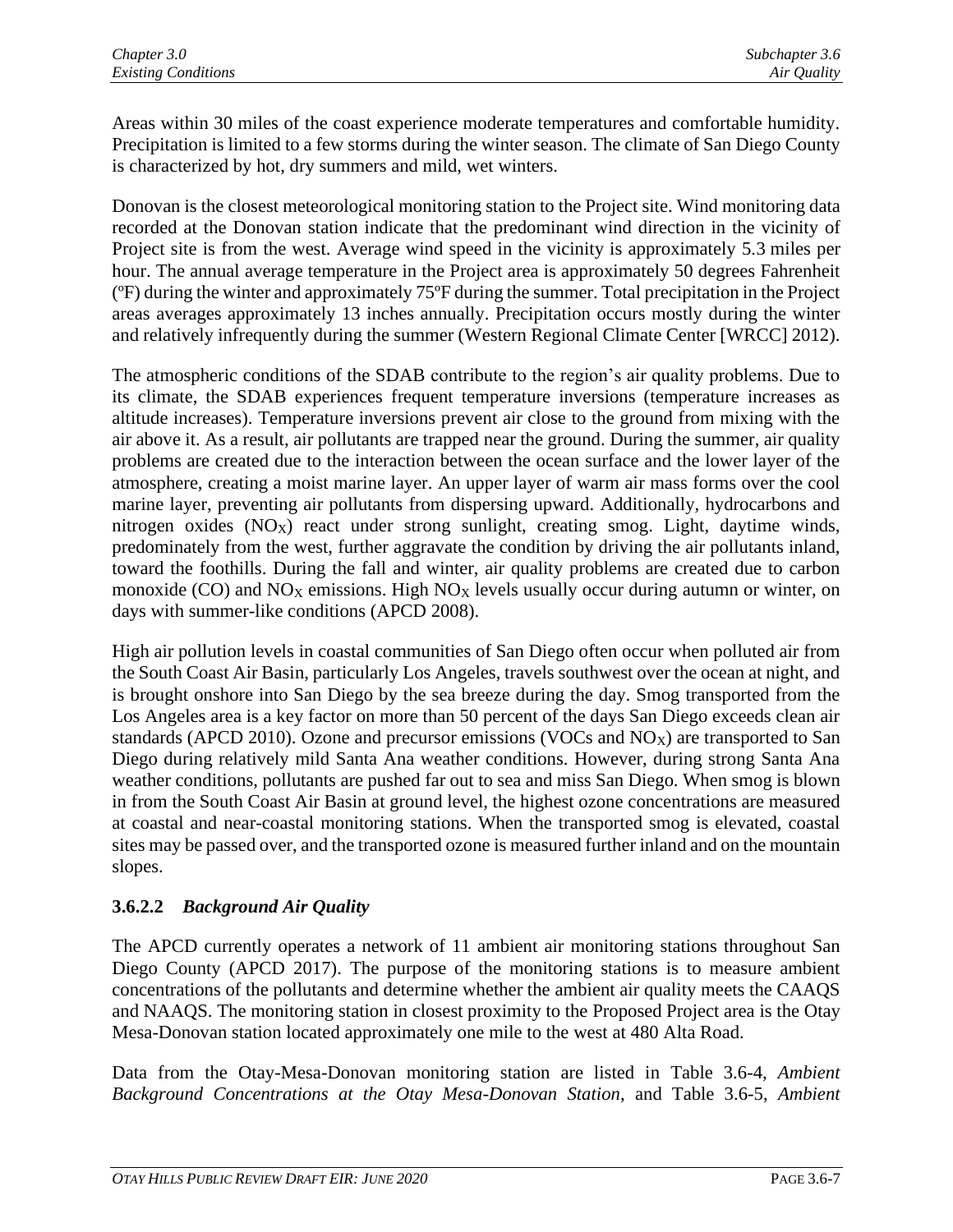*Background Concentrations for Other Nearby Monitoring Stations*. Air quality data for the Otay Mesa-Donovan air quality monitoring station demonstrate that the Project area had acceptable levels of nitrogen dioxide  $(NO<sub>2</sub>)$  for the years 2016 to 2018, the most recent years for which data are available (CARB 2019). Conversely, data from this station show that there have been air quality violations for the pollutants ozone,  $PM_{10}$ , and  $PM_{2.5}$  during the same time frame. This data is consistent with the overall SDAB, which is not in attainment for ozone,  $PM_{10}$ , or  $PM_{2.5}$ .

Table 3.6-4 highlights violations of the State 1-hour standard for ozone, demonstrating that such violations occurred over the past three years, but that the violations were rare (one day at most per year). Violations of the State and Federal 8-hour standards for ozone are also detailed in Table 3.6-4. This table demonstrates that there have been multiple violations of up to six days per year with respect to the State and Federal 8-hour ozone standards.

Table 3.6-4 also shows violations of State and Federal PM<sub>10</sub> and PM<sub>2.5</sub> standards and demonstrates that State and Federal standard violations have occurred over the past three years.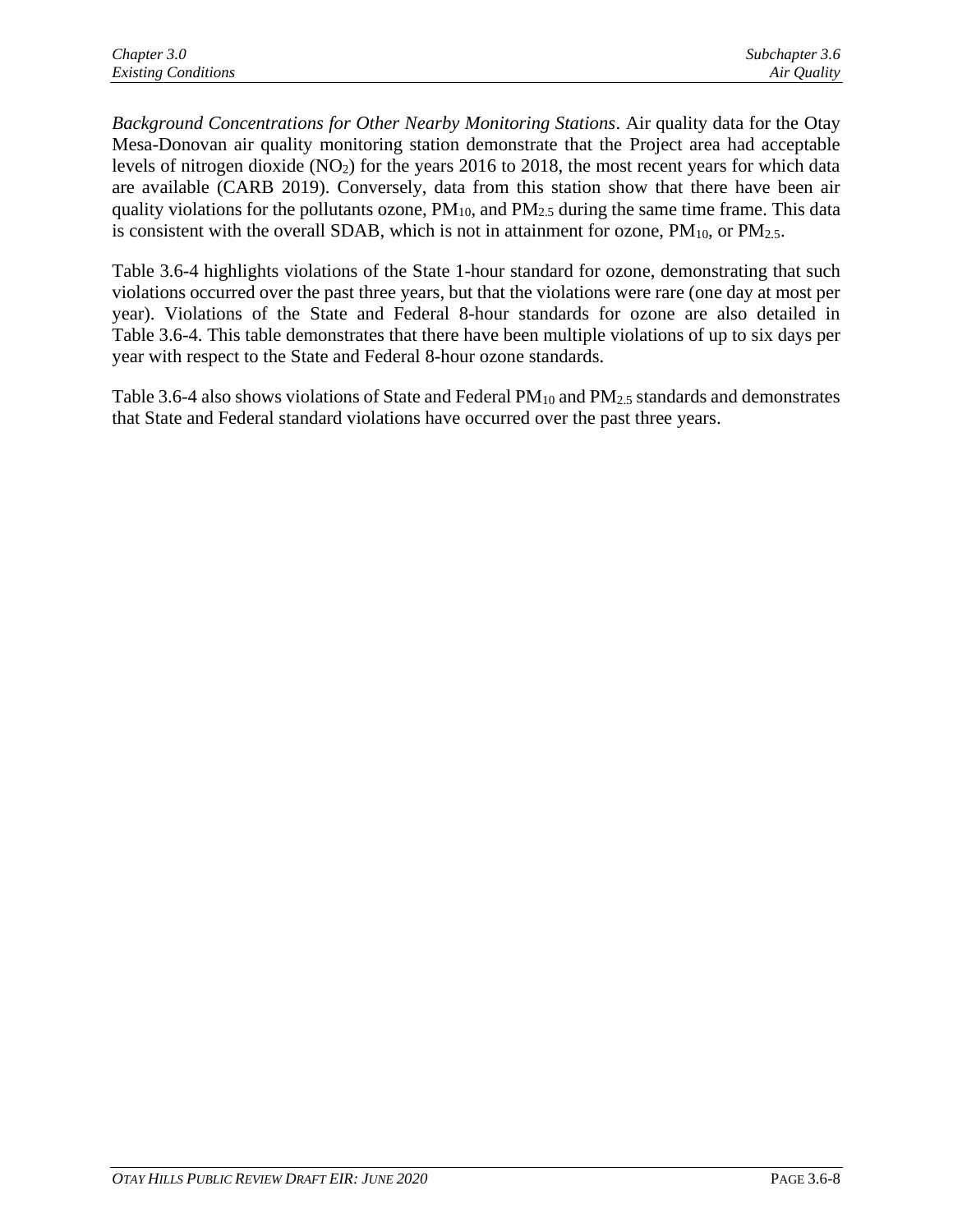| <b>Table 3.6-1</b>                                    |                                |                                               |                                                 |                                                                                       |                                 |                                                  |  |
|-------------------------------------------------------|--------------------------------|-----------------------------------------------|-------------------------------------------------|---------------------------------------------------------------------------------------|---------------------------------|--------------------------------------------------|--|
| AMBIENT AIR QUALITY STANDARDS                         |                                |                                               |                                                 |                                                                                       |                                 |                                                  |  |
| <b>Pollutant</b>                                      | <b>Averaging</b>               | California Standards <sup>1</sup>             |                                                 | Federal Standards <sup>2</sup>                                                        |                                 |                                                  |  |
|                                                       | <b>Time</b>                    | Concentration <sup>3</sup>                    | Method <sup>4</sup>                             | Primary <sup>3,5</sup>                                                                | Secondary <sup>3,6</sup>        | Method <sup>7</sup>                              |  |
| Ozone <sup>8</sup>                                    | 1-Hour                         | $0.09$ ppm<br>$(180 \,\mu g/m^3)$             | Ultraviolet<br>Photometry                       |                                                                                       | Same as<br>Primary<br>Standard  | Ultraviolet<br>Photometry                        |  |
|                                                       | 8-Hour                         | $0.070$ ppm<br>$(137 \,\mu g/m^3)$            |                                                 | $\Omega$ .<br>070 ppm<br>$(137 \,\mu g/m^3)$                                          |                                 |                                                  |  |
|                                                       | 24-Hour                        | $50 \mu g/m^3$                                |                                                 | $150 \mu g/m^3$                                                                       | Same as                         | <b>Inertial Separation</b>                       |  |
| <b>Respirable Particulate</b><br>Matter $(PM_{10})^9$ | Annual<br>Arithmetic<br>Mean   | $20 \mu g/m^3$                                | Gravimetric or Beta<br>Attenuation              |                                                                                       | Primary<br>Standard             | and Gravimetric<br>Analysis                      |  |
| <b>Fine Particulate Matter</b>                        | 24-Hour                        |                                               |                                                 | $35 \mu g/m^3$                                                                        | Same as<br>Primary<br>Standard  | <b>Inertial Separation</b><br>and Gravimetric    |  |
| $(PM_{2.5})^9$                                        | Annual<br>Arithmetic<br>Mean   | $12 \mu g/m^3$                                | Gravimetric or Beta<br>Attenuation              | $12 \mu g/m^3$                                                                        | $15 \mu g/m^3$                  | Analysis                                         |  |
| <b>Carbon Monoxide (CO)</b>                           | 1-Hour                         | 20 ppm<br>$(23 \text{ mg/m}^3)$               |                                                 | 35 ppm<br>$(40 \text{ mg/m}^3)$                                                       |                                 | Non-Dispersive                                   |  |
|                                                       | 8-Hour                         | 9.0 ppm<br>$(10 \text{ mg/m}^3)$              | Non-Dispersive<br>Infrared<br>Photometry (NDIR) | 9 ppm<br>$(10 \text{ mg/m}^3)$                                                        |                                 | <b>Infrared Photometry</b><br>(NDIR)             |  |
|                                                       | 8-Hour<br>(Lake)<br>Tahoe)     | 6 ppm $(7 \text{ mg/m}^3)$                    |                                                 |                                                                                       |                                 |                                                  |  |
| <b>Nitrogen Dioxide</b>                               | 1-Hour                         | $0.18$ ppm<br>$(339 \,\mu g/m^3)$             | Gas Phase                                       | $0.100$ ppm<br>$(188 \,\mu g/m^3)$                                                    |                                 | Gas Phase                                        |  |
| (NO <sub>2</sub> ) <sup>10</sup>                      | Annual<br>Arithmetic<br>Mean   | $0.030$ ppm<br>$(57 \,\mu g/m^3)$             | Chemiluminescence                               | $0.053$ ppm<br>$(100 \,\mu g/m^3)$                                                    | Same as<br>Primary<br>Standard  | Chemilumi-nescence                               |  |
|                                                       | 1-Hour                         | $0.25$ ppm<br>$(655 \,\mu g/m^3)$             |                                                 | 75 ppb<br>$(196 \,\mu g/m^3)$                                                         |                                 |                                                  |  |
|                                                       | 3-Hour                         | $\blacksquare$                                |                                                 |                                                                                       | $0.5$ ppm<br>$(1300 \mu g/m^3)$ | Ultraviolet<br>Fluorescence:                     |  |
| Sulfur Dioxide $(SO2)11$                              | 24-Hour                        | $0.04$ ppm $(105$<br>$\mu$ g/m <sup>3</sup> ) | Ultraviolet<br>Fluorescence                     | $0.14$ ppm<br>$(365 \,\mu g/m^3)$<br>(for certain<br>$_{\text{areas}}$ ) <sup>9</sup> |                                 | Spectro-photometry<br>(Pararo-saniline<br>Method |  |
|                                                       | Annual<br>Arithmetic<br>Mean   | $\sim$                                        |                                                 | $0.030$ ppm<br>$(80 \mu g/m^3)$<br>(for certain<br>$_{\text{areas}}$ <sup>9</sup>     |                                 |                                                  |  |
| Lead <sup>12,13</sup>                                 | 30-Day<br>Average              | $1.5 \,\mathrm{\mu g/m^3}$                    |                                                 |                                                                                       | ÷.                              |                                                  |  |
|                                                       | Calendar<br>Quarter            |                                               | Atomic Absorption                               | $1.5 \,\mu g/m^3$                                                                     | Same as                         | High Volume<br>Sampler and Atomic                |  |
|                                                       | Rolling 3-<br>Month<br>Average |                                               |                                                 | $0.15 \,\mu g/m^3$                                                                    | Primary<br>Standard             | Absorption                                       |  |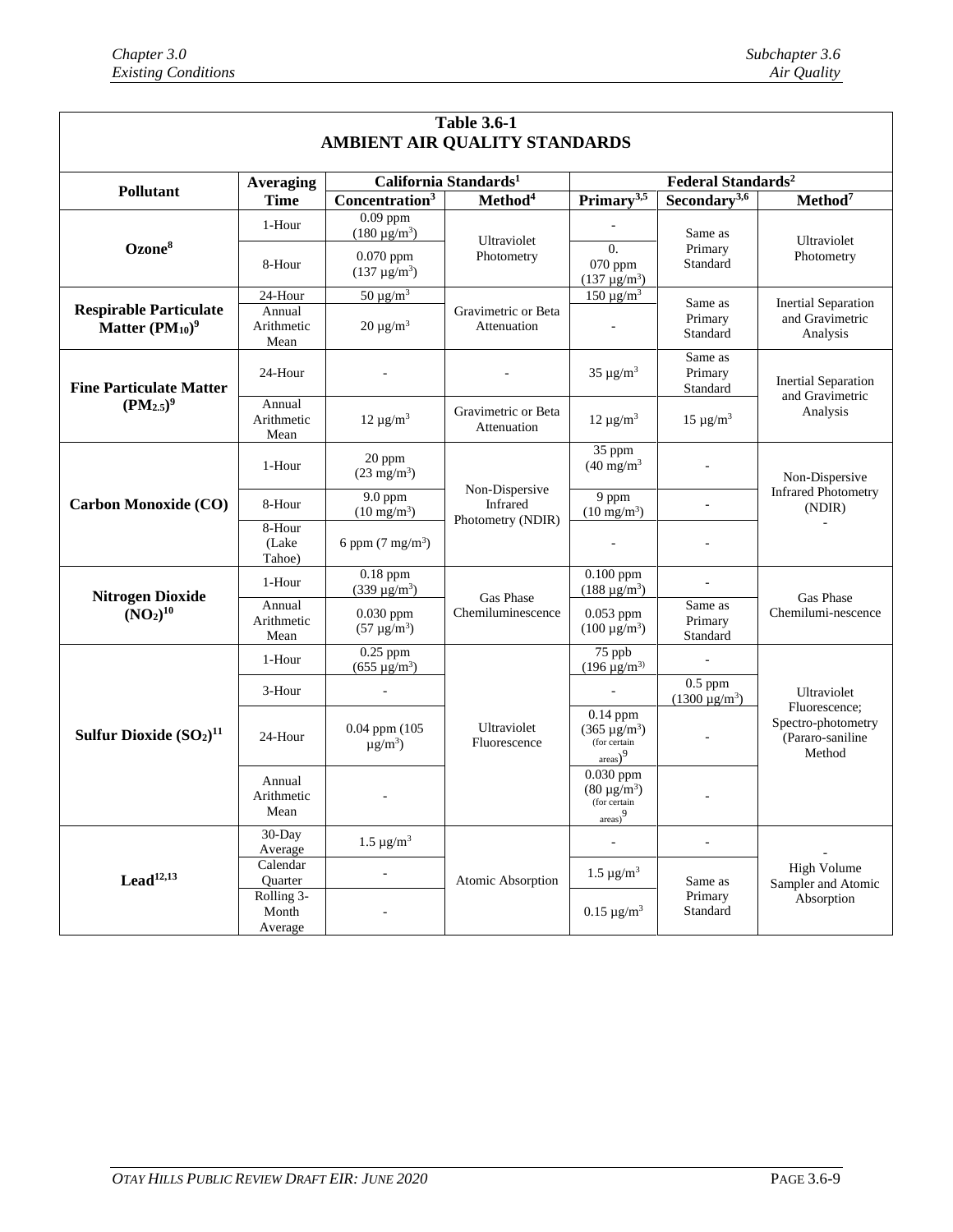| <b>Table 3.6-1 (cont.)</b><br>AMBIENT AIR QUALITY STANDARDS |                  |                                               |                                                                     |                                      |                          |                     |  |
|-------------------------------------------------------------|------------------|-----------------------------------------------|---------------------------------------------------------------------|--------------------------------------|--------------------------|---------------------|--|
|                                                             | <b>Averaging</b> |                                               | California Standards <sup>1</sup>                                   | <b>Federal Standards<sup>2</sup></b> |                          |                     |  |
| <b>Pollutant</b>                                            | Time             | Concentration <sup>3</sup>                    | Method <sup>4</sup>                                                 | Primary <sup>3,5</sup>               | Secondary <sup>3,6</sup> | Method <sup>7</sup> |  |
| <b>Visibility Reducing</b><br>Particles <sup>14</sup>       | 8-Hour           | See footnote 14                               | <b>Beta Attenuation</b><br>and Transmittance<br>through Filter Tape | <b>No Federal Standards</b>          |                          |                     |  |
| <b>Sulfates</b>                                             | 24-Hour          | $25 \mu g/m^3$                                | Ion.<br>Chromatography                                              |                                      |                          |                     |  |
| <b>Hydrogen Sulfide</b>                                     | 1-Hour           | $0.03$ ppm $(42)$<br>$\mu$ g/m <sup>3</sup> ) | Ultraviolet<br>Fluorescence                                         |                                      |                          |                     |  |
| Vinyl Chloride <sup>12</sup>                                | 24-Hour          | $0.01$ ppm $(26)$<br>$\mu$ g/m <sup>3</sup> ) | <b>Gas</b><br>Chromatography                                        |                                      |                          |                     |  |

#### Source: CARB 2016

ppm = parts per million;  $\mu g/m^3$  = micrograms per cubic meter; mg/m<sup>3</sup> = milligrams per cubic meter

### **Footnotes for Table 3.6-1:**

- California standards for ozone, carbon monoxide (except Lake Tahoe), sulfur dioxide (1 and 24-hour), nitrogen dioxide, suspended particulate matter—PM10, PM2.5, and visibility reducing particles, are values that are not to be exceeded. All others are not to be equaled or exceeded. California ambient air quality standards are listed in the Table of Standards in Section 70200 of Title 17 of the California Code of Regulations.
- National standards (other than ozone, particulate matter, and those based on annual averages or annual arithmetic mean) are not to be exceeded more than once a year. The ozone standard is attained when the fourth highest eight hour concentration in a year, averaged over three years, is equal to or less than the standard. For PM10, the 24 hour standard is attained when the expected number of days per calendar year with a 24-hour average concentration above 150 μg/m3 is equal to or less than one. For PM2.5, the 24-hour standard is attained when 98 percent of the daily concentrations, averaged over three years, are equal to or less than the standard. Contact USEPA for further clarification and current Federal policies.
- <sup>3</sup> Concentration expressed first in units in which it was promulgated. Equivalent units given in parentheses are based upon a reference temperature of 25°C and a reference pressure of 760 torr. Most measurements of air quality are to be corrected to a reference temperature of 25°C and a reference pressure of 760 torr; ppm in this table refers to ppm by volume, or micromoles of pollutant per mole of gas.
- Any equivalent procedure which can be shown to the satisfaction of the CARB to give equivalent results at or near the level of the air quality standard may be used.
- <sup>5</sup> National Primary Standards: The levels of air quality necessary, with an adequate margin of safety to protect the public health.
- National Secondary Standards: The levels of air quality necessary to protect the public welfare from any known or anticipated adverse effects of a pollutant.
- Reference method as described by the USEPA. An "equivalent method" of measurement may be used but must have a "consistent relationship to the reference method" and must be approved by the USEPA.
- <sup>8</sup> On October 1, 2015, the national 8-hour ozone primary and secondary standards were lowered from 0.075 to 0.070 ppm.
- On December 14, 2012, the national annual  $PM_{2.5}$  primary standard was lowered from 15  $\mu$ g/m<sup>3</sup> to 12.0  $\mu$ g/m<sup>3</sup>. The existing national  $24$ -hour PM<sub>2.5</sub> standards (primary and secondary) were retained at 35  $\mu$ g/m<sup>3</sup>, as was the annual secondary standard of 15  $\mu$ g/m<sup>3</sup>. The existing 24-hour PM<sup>10</sup> standards (primary and secondary) of  $150 \mu g/m<sup>3</sup>$  also were retained. The form of the annual primary and secondary standards is the annual mean, averaged over 3 years.
- <sup>10</sup> To attain the 1-hour national standard, the 3-year average of the annual 98th percentile of the 1-hour daily maximum concentrations at each site must not exceed 100 ppb. Note that the national standards are in units of parts per billion (ppb). California standards are in units of parts per million (ppm). To directly compare the national standards to the California standards the units can be converted from ppb to ppm. In this case, the national standards of 53 ppb and 100 ppb are identical to 0.053 and 0.100 ppm, respectively.
- On June 2, 2010, a new 1-hour  $SO<sub>2</sub>$  standard was established and the existing 24-hour and annual primary standards were revoked. To attain the 1-hour national standard, the 3-hour average of the annual 99th percentile of the 1-hour daily maximum concentrations at each site must not exceed 75 ppb. The  $1971$   $SO<sub>2</sub>$  national standards (24-hour and annual) remain in effect until one year after an area is designated for the 2010 standard, except that in areas designated nonattainment for the 1971 standards, the 1971 standards remain in effect until implementation plans to attain or maintain the 2010 standards have are approved.
- <sup>12</sup> The CARB has identified lead and vinyl chloride as 'toxic air contaminants' with no threshold level of exposure for adverse health effects determined. These actions allow for the implementation of control measures at levels below the ambient concentrations specified for these pollutants.
- $13$  The national standard for lead was revised on October 15, 2008 to a rolling 3-month average. The 1978 lead standard  $(1.5 \,\mu g/m^3 \text{ as a})$ quarterly average) remains in effect until one year after an area is designated for the 2008 standard, except that in areas designated nonattainment for the 1978 standard, the 1978 standard remains in effect until implementation plans to attain or maintain the 2008 standard are approved.
- <sup>14</sup> In 1989, the CARB converted both the general statewide 10-mile visibility standards and the Lake Tahoe 20-mile visibility standard to instrumental equivalents, which are "extinction of 0.23 per kilometer" and "extinction of 0.07 per kilometer" for the statewide and Lake Tahoe Air Basin standards, respectively.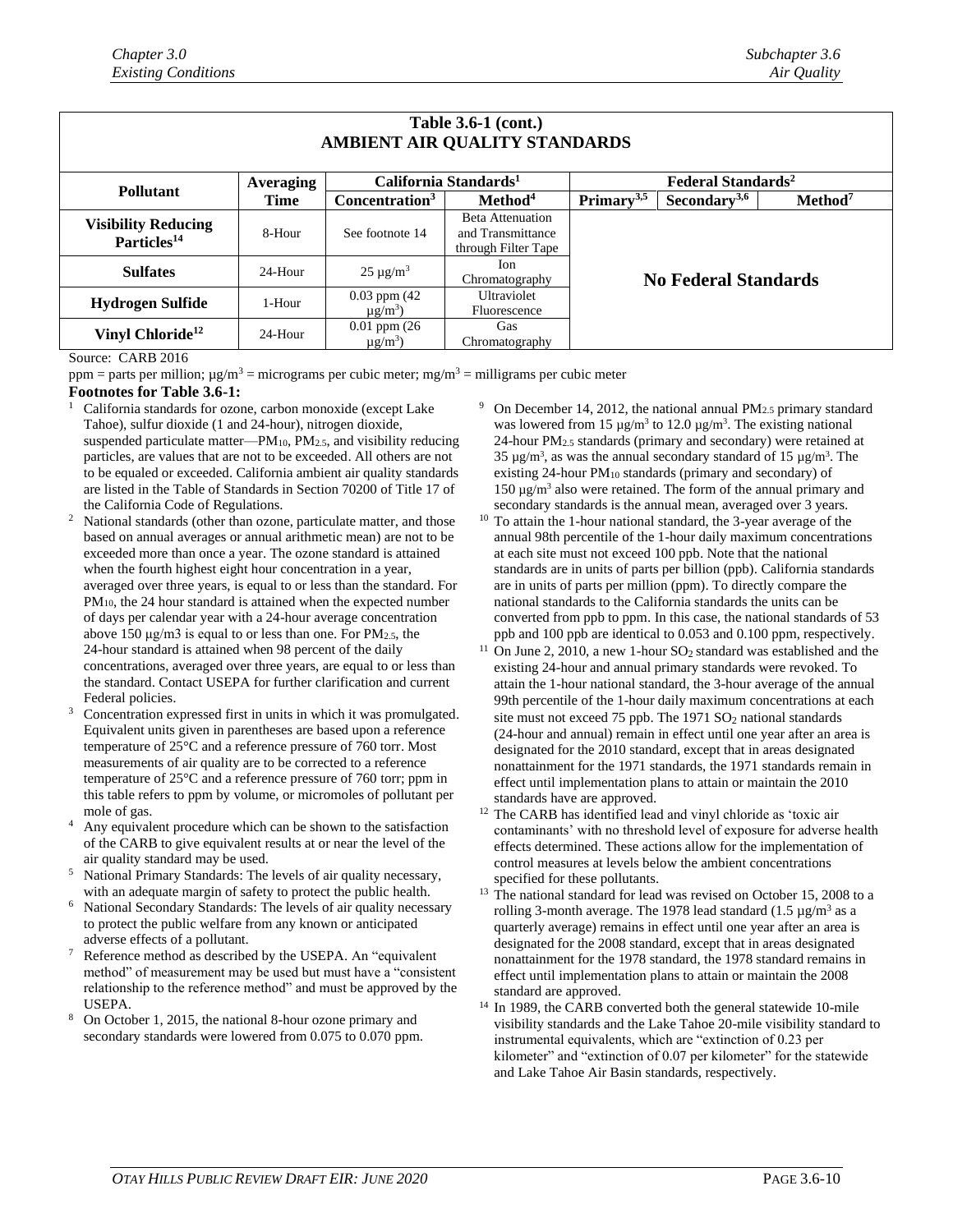| <b>Table 3.6-2</b><br>FEDERAL AND STATE AIR QUALITY DESIGNATION |                            |                          |  |  |  |  |
|-----------------------------------------------------------------|----------------------------|--------------------------|--|--|--|--|
| <b>Criteria Pollutant</b>                                       | <b>Federal Designation</b> | <b>State Designation</b> |  |  |  |  |
| Ozone (1-hour)                                                  | No Federal standard        | Nonattainment            |  |  |  |  |
| Ozone (8-hour)                                                  | Nonattainment              | Nonattainment            |  |  |  |  |
| CO                                                              | Attainment                 | Attainment               |  |  |  |  |
| $PM_{10}$                                                       | Unclassifiable             | Nonattainment            |  |  |  |  |
| PM <sub>2.5</sub>                                               | Attainment                 | Nonattainment            |  |  |  |  |
| NO <sub>2</sub>                                                 | Attainment                 | Attainment               |  |  |  |  |
| SO <sub>2</sub>                                                 | Attainment                 | Attainment               |  |  |  |  |
| Pb                                                              | Attainment                 | Attainment               |  |  |  |  |
| <b>Sulfates</b>                                                 | No Federal standard        | Attainment               |  |  |  |  |
| $H_2S$                                                          | No Federal standard        | Unclassifiable           |  |  |  |  |
| Visibility                                                      | No Federal standard        | Unclassifiable           |  |  |  |  |

Source: APCD 2017b

## **Table 3.6-3 HEALTH RISK ASSESSMENT RESULTS FOR AGGREGATE PROCESSING FACILITIES IN SAN DIEGO COUNTY**

| <b>Operator/Facility</b>                                        | <b>Max. Lifetime</b><br><b>Cancer Risk</b><br>per million <sup>1</sup> | <b>Lifetime</b><br><b>Cancer</b><br>Burden <sup>2</sup> | <b>Chronic</b><br><b>Total</b><br><b>Hazard</b><br>Index <sup>3</sup> | Acute<br><b>Total</b><br><b>Hazard</b><br>Index <sup>4</sup> |
|-----------------------------------------------------------------|------------------------------------------------------------------------|---------------------------------------------------------|-----------------------------------------------------------------------|--------------------------------------------------------------|
| Superior Ready Mix / Canyon Rock                                | 5.6                                                                    | < 0.1                                                   | < 0.1                                                                 | 0.47                                                         |
| Hanson Aggregates / Nelson & Sloan /<br>$7th$ & Main            | 4.2                                                                    | < 0.1                                                   | < 0.1                                                                 | < 0.1                                                        |
| Vulcan / CALMAT Co. / Hwy 76                                    | 4.2                                                                    | < 0.1                                                   | < 0.1                                                                 | < 0.1                                                        |
| Hanson Aggregates / Sim J. Harris                               | 3.9                                                                    | < 0.1                                                   | < 0.1                                                                 | < 0.1                                                        |
| Hanson Aggregates/ H.G. Fenton/ East<br><b>County Materials</b> | 3.7                                                                    | < 0.1                                                   | < 0.1                                                                 | < 0.1                                                        |
| Vulcan / CALMAT Co. / Friars Rd                                 | 3.3                                                                    | < 0.1                                                   | 0.14                                                                  | 0.3                                                          |
| Hanson Aggregates / Nelson & Sloan /<br>Tri Way                 | 3.1                                                                    | < 0.1                                                   | < 0.1                                                                 | 0.1                                                          |
| Hanson Aggregates / H.G. Fenton /<br>Carrol Canyon              | 2.6                                                                    | < 0.1                                                   | < 0.1                                                                 | < 0.1                                                        |
| Hanson Aggregates / Nelson & Sloan /<br><b>Birch Quarry</b>     | 2.1                                                                    | < 0.1                                                   | < 0.1                                                                 | 0.1                                                          |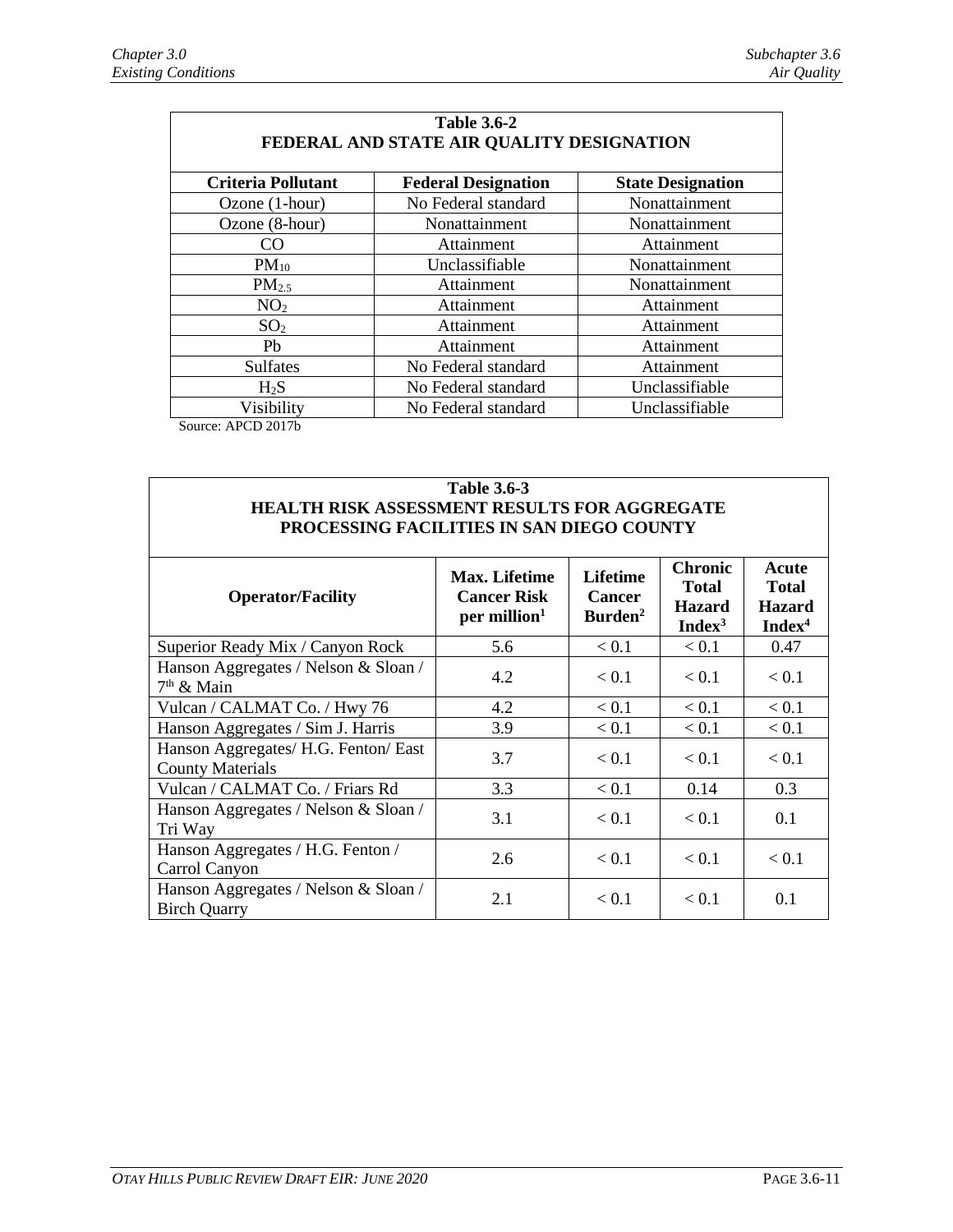| Table 3.6-3 (cont.)<br><b>HEALTH RISK ASSESSMENT RESULTS FOR AGGREGATE</b><br>PROCESSING FACILITIES IN SAN DIEGO COUNTY |                                                                        |                                                         |                                                                       |                                                              |  |  |  |
|-------------------------------------------------------------------------------------------------------------------------|------------------------------------------------------------------------|---------------------------------------------------------|-----------------------------------------------------------------------|--------------------------------------------------------------|--|--|--|
| <b>Operator/Facility</b>                                                                                                | <b>Max.</b> Lifetime<br><b>Cancer Risk</b><br>per million <sup>1</sup> | <b>Lifetime</b><br><b>Cancer</b><br>Burden <sup>2</sup> | <b>Chronic</b><br><b>Total</b><br><b>Hazard</b><br>Index <sup>3</sup> | Acute<br><b>Total</b><br><b>Hazard</b><br>Index <sup>4</sup> |  |  |  |
| Asphalt Inc.                                                                                                            | 1.3                                                                    | < 0.1                                                   | < 0.1                                                                 | < 0.1                                                        |  |  |  |
| Vulcan / CALMAT Co. / Black<br>Mountain Road                                                                            | 1.3                                                                    | < 0.1                                                   | 0.20                                                                  | 0.4                                                          |  |  |  |
| Hanson Aggregates / South Coast<br>Materials                                                                            | 0.7                                                                    | < 0.1                                                   | < 0.1                                                                 | < 0.1                                                        |  |  |  |

Source: APCD 2013. 2012 Air Toxics "Hot Spots" Program Report for San Diego County. Notes:

1. This column reports the maximum lifetime excess cancer risk estimate at an occupational or residential receptor (whichever is greater) approved by the District. The maximum estimated risk generally is possible at only one location. All other locations show lower risks. This estimate assumes that a person resides at the location of maximum impact 24 hours per day, 365 days per year, for 70 years of exposure or a person works at the location of maximum impact 8 hours per day, 245 days per year, for 40 years of exposure. Actual cancer risk will likely be less.

2. Excess cancer burden is an estimate of the increased number of cancer cases in a population (i.e., all census tracts within or partially within the one in one million people) as a result of exposure to emitted substances. Actual cancer burden will likely be less.

3. Chronic total health hazard index (THI) is the sum of the ratios of the average annual exposure level of each compound to the compound's reference exposure level (REL). Actual chronic THI will likely be less.

4. Acute THI is the sum of the ratios of the maximum one-hour exposure level of each compound to the compound's REL. Actual acute THI will likely be less.

5. APCD's HRA results are points of maximum impact. Maximum lifetime cancer risk was less than 10 in one million, chronic Total Hazard Index was less than 1 and acute Total Hazard Index was less than 1 at all residential, occupational, and commercial locations.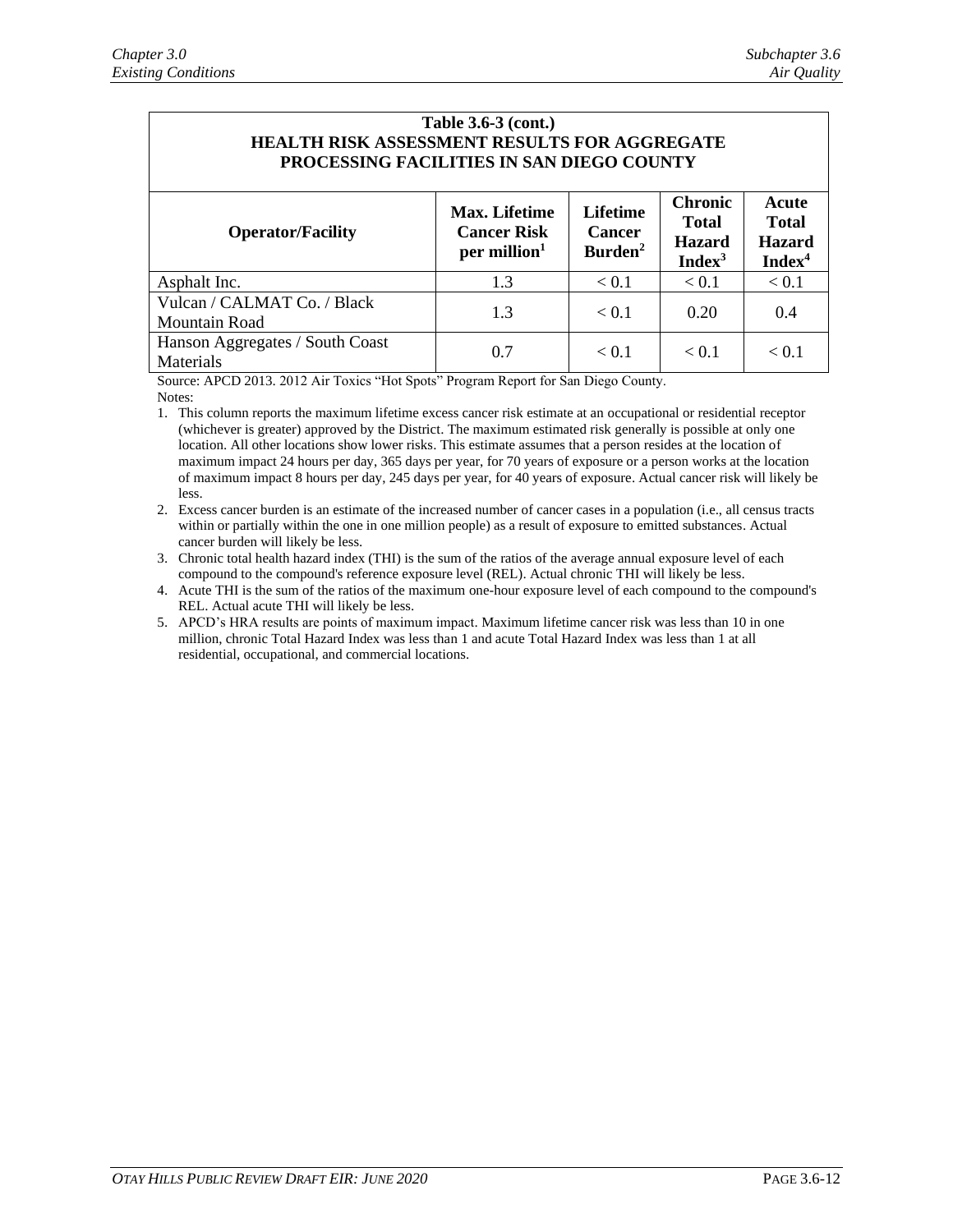| <b>Table 3.6-4</b>                                                               |                          |                          |                |  |  |  |  |  |
|----------------------------------------------------------------------------------|--------------------------|--------------------------|----------------|--|--|--|--|--|
| AMBIENT BACKGROUND CONCENTRATIONS AT THE<br>OTAY MESA-DONOVAN MONITORING STATION |                          |                          |                |  |  |  |  |  |
|                                                                                  |                          |                          |                |  |  |  |  |  |
| <b>Air Pollutant</b><br>2016<br>2017<br>2018                                     |                          |                          |                |  |  |  |  |  |
| Ozone $(O_3)$                                                                    |                          |                          |                |  |  |  |  |  |
| Max 1-Hour (ppm)                                                                 | 0.092                    | 0.097                    | 0.092          |  |  |  |  |  |
| Days > CAAQS $(0.09$ ppm)                                                        | $\Omega$                 | 1                        | $\Omega$       |  |  |  |  |  |
| Max 8-Hour (ppm)                                                                 | 0.075                    | 0.082                    | 0.079          |  |  |  |  |  |
| Days > NAAQS (0.070 ppm)                                                         | 4                        | 6                        | 1              |  |  |  |  |  |
| Days > CAAQS $(0.070$ ppm)                                                       | $\overline{\mathcal{A}}$ | 6                        | 1              |  |  |  |  |  |
| Particulate Matter (PM10)                                                        |                          |                          |                |  |  |  |  |  |
| Max Daily ( $\mu$ g/m <sup>3</sup> )                                             | 79.0                     | 69.0                     | 55.0           |  |  |  |  |  |
| Days > NAAQS (150 $\mu$ g/m <sup>3</sup> )                                       | $\theta$                 | $\theta$                 | $\mathbf{0}$   |  |  |  |  |  |
| Days > CAAQS $(50 \,\mu g/m^3)$                                                  | 9                        | $\overline{\mathcal{L}}$ | 3              |  |  |  |  |  |
| Annual Average ( $\mu$ g/m <sup>3</sup> )                                        | 31.3                     | 26.9                     | 26.2           |  |  |  |  |  |
| Exceed CAAQS $(20 \mu g/m^3)$                                                    | Yes                      | Yes                      | Yes            |  |  |  |  |  |
| Particulate Matter (PM2.5)                                                       |                          |                          |                |  |  |  |  |  |
| Max Daily ( $\mu$ g/m <sup>3</sup> )                                             | 42.1                     | 42.7                     | 50.8           |  |  |  |  |  |
| Days > NAAQS (35 $\mu$ g/m <sup>3</sup> )                                        | $\ast$                   | $\ast$                   | $\ast$         |  |  |  |  |  |
| Annual Average $(\mu g/m^3)$                                                     | 12.8                     | *                        | $\ast$         |  |  |  |  |  |
| Exceed NAAQS $(12 \mu g/m^3)$                                                    | Yes                      | *                        | $\ast$         |  |  |  |  |  |
| Exceed CAAQS $(12 \mu g/m^3)$                                                    | Yes                      | *                        | $\ast$         |  |  |  |  |  |
| Nitrogen Dioxide (NO <sub>2</sub> )                                              |                          |                          |                |  |  |  |  |  |
| Max 1-Hour (ppm)                                                                 | 0.067                    | 0.074                    | 0.054          |  |  |  |  |  |
| Days > CAAQS $(0.18$ ppm)                                                        | $\theta$                 | $\theta$                 | $\Omega$       |  |  |  |  |  |
| Annual Average (ppm)                                                             | 0.008                    | 0.008                    | 0.006          |  |  |  |  |  |
| Exceed NAAQS (0.053 ppm)                                                         | N <sub>0</sub>           | No                       | N <sub>0</sub> |  |  |  |  |  |
| Exceed CAAQS (0.030 ppm)                                                         | N <sub>o</sub>           | N <sub>0</sub>           | No             |  |  |  |  |  |

Sources: CARB 2019

 $\ge$  = exceeding;  $\mu$ g/m<sup>3</sup> = micrograms per cubic meter;  $*$  = insufficient data